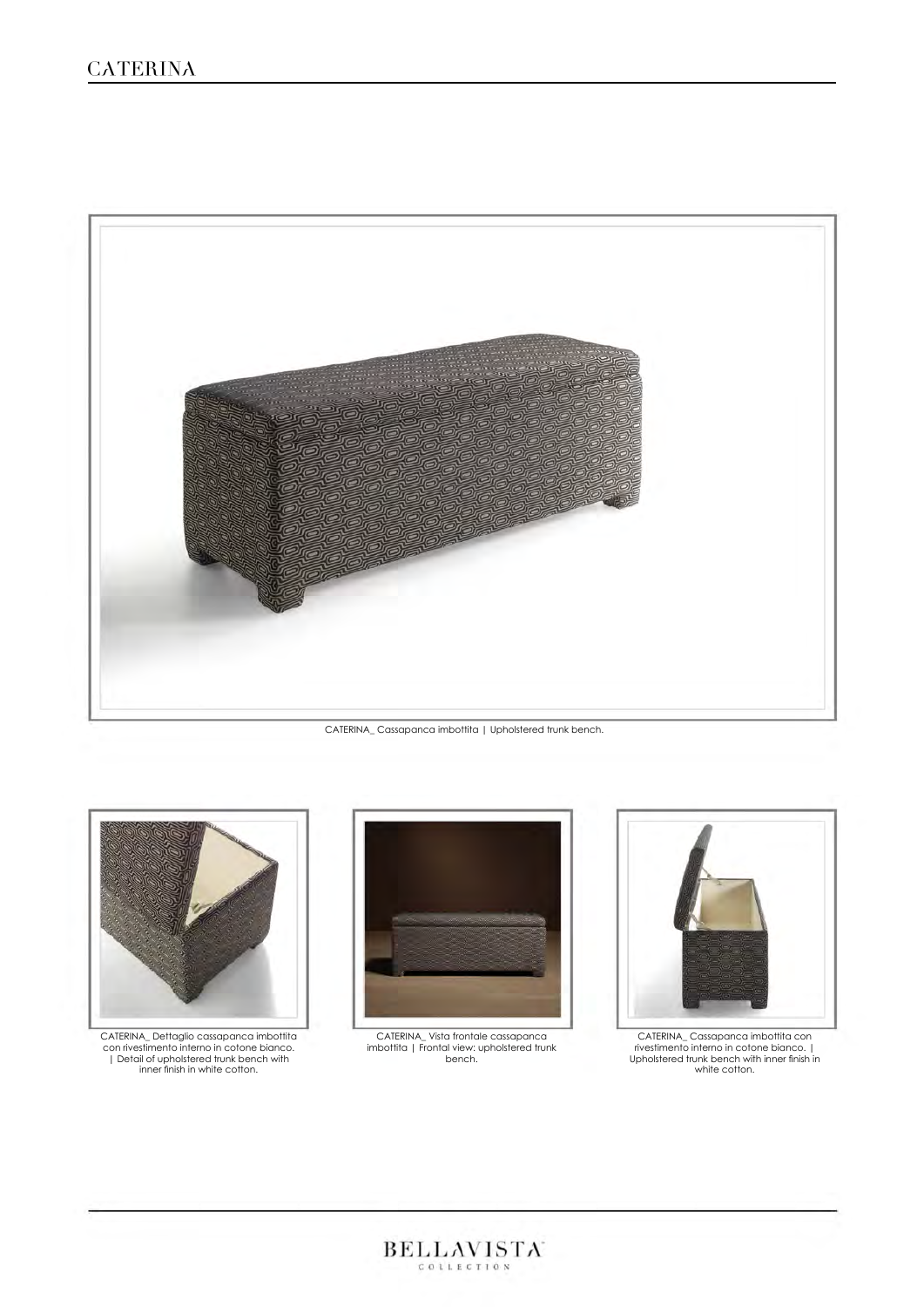# **CATERINA**

Cassapanca. Struttura in multistrato di pioppo Italiano, imbottito in poliuretano espanso, Rivestimento non sfoderabile in tessuto o pelle. Rivestimento interno in lino bianco.

#### **B-02-A**

Trunk bench. Structure in multilayer Italian poplar wood, polyurethane foam padding. Covers not removable in fabric or leather. Inner finish in white linen.

> **Misure | Size** 140x50x H 50cm (55.1''x19.7''x H 19.7'')

> > **Tessuto | Fabric** 3.8 mt. | 4.2 yd.

**Pelle | Leather** 6.0 mq. | 64.6 sqf.

#### **RIVESTIMENTO | COVERS**

*TESSUTO O PELLE FORNITO DAL CLIENTE* **|** *FABRIC OR LEATHER PROVIDED BY THE CLIENT*

*TESSUTO CAT.A***|***FABRIC CAT. A* 

*TESSUTO CAT.B***|***FABRIC CAT. B*

*TESSUTO CAT.C***|***FABRIC CAT. C*

*TESSUTO CAT.LUSSO***|***FABRIC CAT.LUSSO*

*TESSUTO CAT. EXTRA LUSSO***|***FABRIC CAT. EXTRA LUSSO*